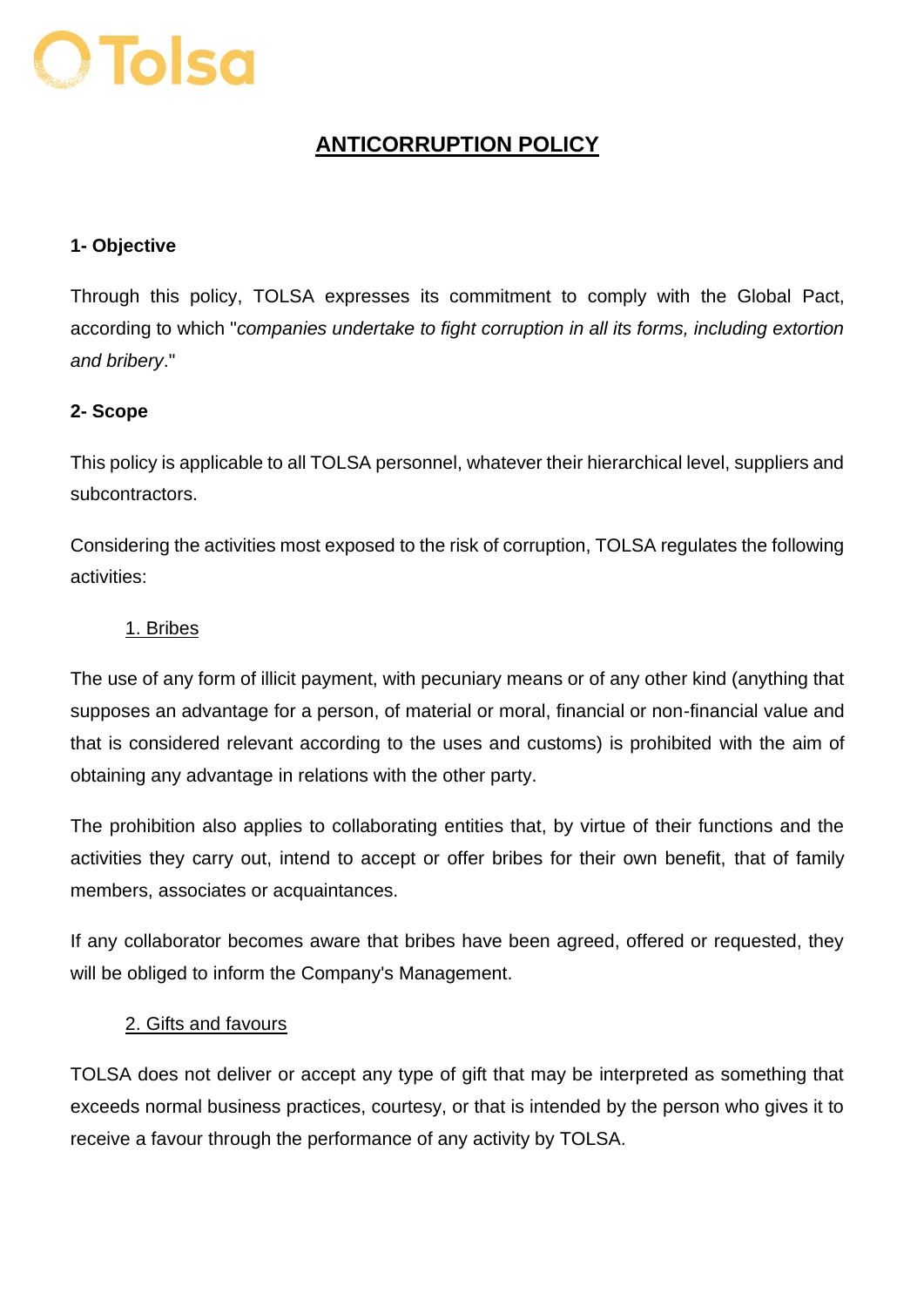# **O Tolsa**

Any form of gift that could influence the independence of judgment or lead to the granting of any type of favour is prohibited. This includes free participation or invitations, job promises and/or gifts exchanged with suppliers.

TOLSA's gifts will be characterized by their purpose to promote the brand image or because they will offer a clear common benefit of business interest. All gifts offered must be managed by the Director or Head of Department and must be authorized by the General Management.

People who receive gifts must give them to the company to be raffled among TOLSA staff at the end of the year.

### 3. Donations to political parties

TOLSA refrains from participating in or sponsoring any event whose purpose is political propaganda; illicit pressure directly or indirectly from political parties, representatives or candidates is not allowed, nor is the acceptance of economic benefits or personal influence in government spheres or connections with those who exercise authority in order to obtain favours or benefits.

## 4. Favour deals

TOLSA does not authorize the making, offering or direct or indirect acceptance of payments or benefits for any activity to streamline services, processes or any additional advantage to those established.

TOLSA's purchase and sale procedures are carried out correctly and transparently in accordance with the anti-corruption policy, ensuring the proper management of offers, selection of suppliers, and corresponding contracts.

Any TOLSA employee who suspects that they are the protagonist of a conflict of interest has the moral obligation to report the situation to the company. Not reporting the event will be assumed as conduct that violates the anti-corruption policy and consequently will generate sanctions according to the seriousness of the conflict or event.